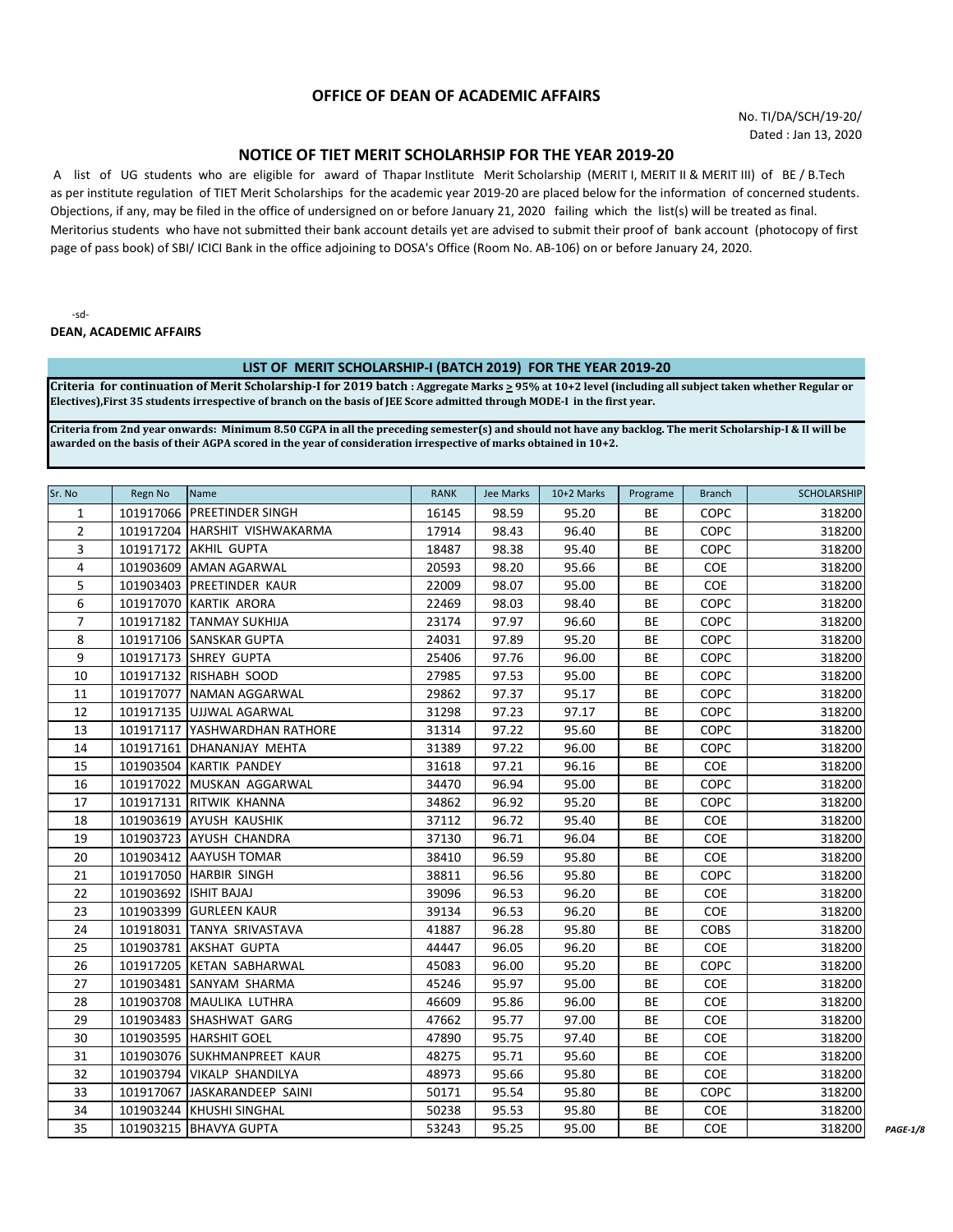## **LIST OF MERIT SCHOLARSHIP-II (BATCH 2019) FOR THE YEAR 2019-20**

**Criteria for continuation of Merit Scholarship-II for 2019 batch : Aggregate Marks > 90% at 10+2 level (including all subject taken whether Regular or Electives),First 45 students irrespective of branch on the basis of JEE Score admitted through MODE-I in the first year.**

**Criteria from 2nd year onwards: Minimum 8.50 CGPA in all the preceding semester(s) and should not have any backlog. The merit Scholarship-I & II will be awarded on the basis of their AGPA scored in the year of consideration irrespective of marks obtained in 10+2.**

| Sr. No                   | Regn No                  | Name                             | RANK           |                          | Jee Marks   10+2 Marks   Programe |                          | <b>Branch</b>            | <b>SCHOLARSHIP</b> |                 |
|--------------------------|--------------------------|----------------------------------|----------------|--------------------------|-----------------------------------|--------------------------|--------------------------|--------------------|-----------------|
| $\mathbf{1}$             |                          | 101903566 KANISHK JOSHI          | 13618          | 98.82                    | 94.80                             | BE                       | <b>COE</b>               | 204200             |                 |
| $\overline{2}$           |                          | 101903159 JASHANJOT SINGH BINDRA | 13630          | 98.82                    | 93.00                             | BE                       | COE                      | 204200             |                 |
| 3                        |                          | 101917014 RITIK RAJDEV           | 14907          | 98.70                    | 90.60                             | BE                       | COPC                     | 204200             |                 |
| 4                        |                          | 101917078 PAHULPREET SINGH       | 14922          | 98.70                    | 94.20                             | BE                       | COPC                     | 204200             |                 |
| 5                        |                          | 101903163 SARTAJBIR SINGH        | 18165          | 98.41                    | 91.40                             | BE                       | <b>COE</b>               | 204200             |                 |
| 6                        |                          | 101903326 SANAT MAHAJAN          | 18406          | 98.39                    | 93.40                             | BE                       | COE                      | 204200             |                 |
| $\overline{7}$           |                          | 101917139 PRANAV VIDYARTHI       | 19338          | 98.31                    | 91.20                             | BE                       | COPC                     | 204200             |                 |
| 8                        |                          | 101917081 AKSHAT GUPTA           | 19669          | 98.28                    | 94.20                             | BE                       | COPC                     | 204200             |                 |
| 9                        |                          | 101917116 HRIDAY GARG            | 20291          | 98.22                    | 94.50                             | BE                       | <b>COPC</b>              | 204200             |                 |
| 10                       |                          | 101917004 PRANAV MANCHANDA       | 21025          | 98.16                    | 93.20                             | BE                       | COPC                     | 204200             |                 |
| 11                       |                          | 101917002 KASHIN SOOD            | 21302          | 98.13                    | 93.20                             | BE                       | COPC                     | 204200             |                 |
| 12                       |                          | 101903140 PRATYAKSHYA BHAKUNI    | 21608          | 98.11                    | 93.20                             | BE                       | <b>COE</b>               | 204200             |                 |
| 13                       |                          | 101917188 SAIYAM LAKHANPAL       | 21699          | 98.10                    | 92.20                             | BE                       | COPC                     | 204200             |                 |
| 14                       |                          | 101917017 KUNAL PATHAK           | 21813          | 98.08                    | 93.00                             | BE                       | <b>COPC</b>              | 204200             |                 |
| 15                       |                          | 101917110 AASHISH BANSAL         | 21857          | 98.08                    | 93.00                             | ВE                       | <b>COPC</b>              | 204200             |                 |
| 16                       |                          | 101903570 SAKSHAM SRIVASTAVA     | 22876          | 98.00                    | 94.50                             | BE                       | <b>COE</b>               | 204200             |                 |
| 17                       |                          | 101917052 SHANTANU DEV           | 22093          | 98.06                    | 90.80                             | BE                       | <b>COPC</b>              | 204200             |                 |
| 18                       |                          | 101917125  HARSHITA GUPTA        | 22170          | 98.06                    | 94.40                             | BE                       | COPC                     | 204200             |                 |
| 19                       |                          | 101917104 SHUBHAM JINDAL         | 22331          | 98.04                    | 90.80                             | BE                       | COPC                     | 204200             |                 |
| 20                       |                          | 101917168 ABHAY GARG             | 22932          | 97.98                    | 93.60                             | BE                       | COPC                     | 204200             |                 |
| 21                       |                          | 101917033 AJAIPAUL SINGH BAJWA   | 22966          | 97.97                    | 93.40                             | BE                       | COPC                     | 204200             |                 |
| 22                       |                          | 101917036 DIVANSHU AGARWAL       | 23609          | 97.92                    | 94.80                             | ВE                       | <b>COPC</b>              | 204200             |                 |
| 23                       |                          | 101903747 JATIN KAUSHIK          | 23740          | 97.92                    | 92.80                             | BE                       | COE                      | 204200             |                 |
| 24                       |                          | 101917060 VYOM CHOPRA            | 24482          | 97.84                    | 92.20                             | ВE                       | COPC                     | 204200             |                 |
| 25                       |                          | 101917080 PRATEEK BANSAL         | 24665          | 97.84                    | 91.00                             | BE                       | COPC                     | 204200             |                 |
| 26                       |                          | 101903528 SANCHIT GOYAL          | 24786          | 97.82                    | 93.60                             | BE                       | COE                      | 204200             |                 |
| 27                       |                          | 101917207 NAMAN JAIN             | 25177          | 97.79                    | 90.00                             | BE                       | COPC                     | 204200             |                 |
| 28                       |                          | 101917202 GAGNISH GOYAL          | 25476          | 97.75                    | 93.67                             | BE                       | COPC                     | 204200             |                 |
| 29                       |                          | 101917095 NIKHIL SINGLA          | 25575          | 97.75                    | 91.80                             | BE                       | COPC                     | 204200             |                 |
| 30                       |                          | 101917026 BALDEEP SINGH          | 25979          | 97.71                    | 90.60                             | BE                       | COPC                     | 204200             |                 |
| 31                       |                          | 101903274 SUSHILA KAUR           | 26313          | 97.67                    | 93.20                             | BE                       | COE                      | 204200             |                 |
| 32                       |                          | 101917157 SUSHANT SAINI          | 27196          | 97.60                    | 91.00                             | BE                       | <b>COPC</b>              | 204200             |                 |
| 33                       |                          | 101903305 AYUSH SOOD             | 27844          | 97.54                    | 93.40                             | BE                       | COE                      | 204200             |                 |
| 34                       | 101903353 YASH JAIN      |                                  | 28068          | 97.52                    | 91.80                             | BE                       | <b>COE</b>               | 204200             |                 |
| 35                       |                          | 101917073 RITIK MADAN            | 28719          | 97.45                    | 92.20                             | BE                       | COPC                     | 204200             |                 |
| 36                       |                          | 101917037 KARTIK BHARDWAJ        | 28906          | 97.44                    | 94.40                             | BE                       | COPC                     | 204200             |                 |
| $\overline{37}$          |                          | 101903231 MANDEEP SINGH          | 29822          | 97.37                    | 90.00                             | BE                       | COE                      | 204200             |                 |
| 38                       |                          | 101917169   DHAVAL ARYA          | 30121          | 97.34                    | 94.46                             | BE                       | <b>COPC</b>              | 204200             |                 |
| 39                       |                          | 101917201 RITHIK CHAUDHARY       | 30648          | 97.28                    | 91.20                             | BE                       | COPC                     | 204200             |                 |
| 40                       |                          | 101903557 DHRUV GARG             | 30847          | 97.27                    | 93.00                             | BE                       | <b>COE</b>               | 204200             |                 |
| 41                       |                          | 101917134 MUDIT AGGARWAL         | 30941          | 97.26                    | 92.80                             | ВE                       | COPC                     | 204200             |                 |
| 42                       |                          | 101917146 CHANDEEP SINGH SAMRA   | 31235          | 97.23                    | 90.60                             | BE                       | COPC                     | 204200             |                 |
| 43                       |                          | 101908114 ABHISHEK BAHAL         | 31350          | 97.22                    | 94.80                             | BE                       | MEE                      | 169000             |                 |
| 44                       |                          | 101903420 DHRUV MEHTA            | 31569          | 97.21                    | 93.80                             | BE                       | COE                      | 204200             |                 |
| 45                       |                          | 101903122 SHIVANGI SINGLA        | 32043          | 97.16                    | 92.60                             | ВE                       | COE                      | 204200             |                 |
| $\sim$                   | $\blacksquare$           |                                  | $\blacksquare$ | $\overline{\phantom{a}}$ | $\blacksquare$                    |                          | $\overline{\phantom{a}}$ |                    |                 |
| $\sim$                   | $\sim$                   |                                  | $\sim$         | $\blacksquare$           | $\blacksquare$                    | $\overline{\phantom{a}}$ | $\blacksquare$           |                    |                 |
| $\overline{\phantom{a}}$ | $\overline{\phantom{a}}$ |                                  | $\blacksquare$ | $\blacksquare$           | $\overline{\phantom{a}}$          | $\overline{\phantom{a}}$ | $\overline{\phantom{a}}$ |                    | <b>PAGE-2/8</b> |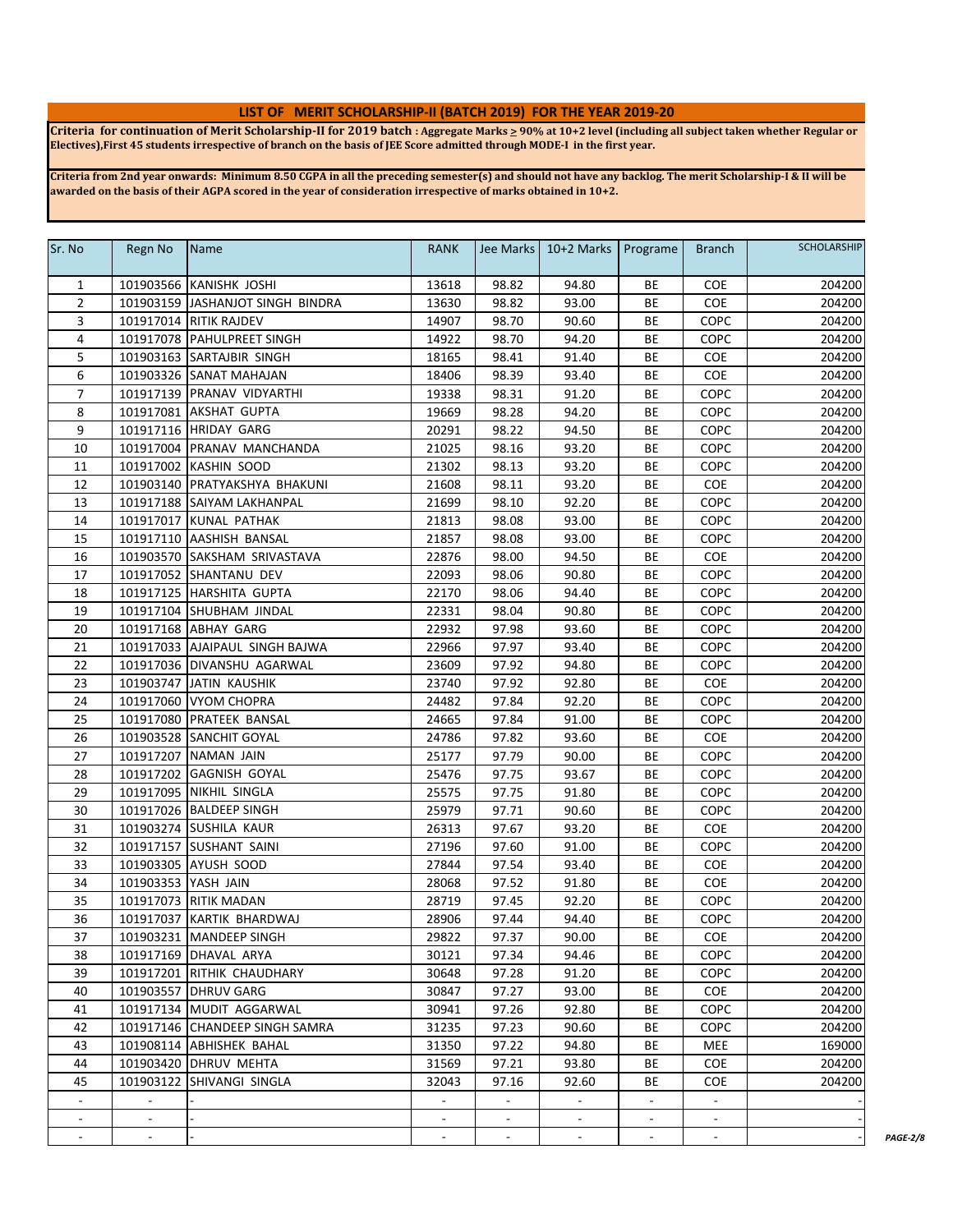#### **MERIT SCHOLARHSIP-III (BATCH-2019) FOR THE YEAR 2019-20**

**Criteria for Merit scholarship III of 2019 batch : Covering first 10% of the students' strength under MODE-I (other than over and above intake & back loggers) in each discipline on the basis of ranking by TIET. The student must also have >85% in aggregate at 10+2 level. No weightage shall be given to 10+2 marks for second year onwards. AGPA ≥ 8.00, No backlog in the year of consideration and should be in merit of his/her stream on the basis of AGPA in the preceding year.**

**Criteria from 2nd year onwards: Covering first 10% of the students' strength (other than over and above intake & back loggers) in each discipline on the basis of AGPA only. No weightage shall be given to 10+2 marks for second year onwards. AGPA ≥ 8.00, No backlog in the year of consideration and should be in merit of his/her stream on the basis of AGPA in the preceding year.**

|        | <b>Chemical Engineering</b> | Strength -37             |             |       |                         |      |               |                    |
|--------|-----------------------------|--------------------------|-------------|-------|-------------------------|------|---------------|--------------------|
| Sr. No | Regn No                     | Name                     | <b>RANK</b> |       | lJee Marks   10+2 Marks | Prog | <b>Branch</b> | <b>SCHOALRSHIP</b> |
|        |                             | 101901039 ANIRUDDH SINGH | 57709       | 94.86 | 92.20                   | BE   | <b>CHE</b>    | 80800              |
|        |                             | 101901007 TARUN MAHAJAN  | 94802       | 91.56 | 90.66                   | ВE   | CHE           | 80800              |
|        |                             | 101901047 PUNEET SINGH   | 110279      | 90.23 | 95.60                   | BE   | <b>CHE</b>    | 80800              |
|        |                             | 101901032 MUSKAN GUPTA   | 149641      | 86.86 | 90.00                   | ВE   | CHE           | 80800              |

| <b>Civil Engineering</b> |           | Strength-86              |             |           |            |           |               |                    |
|--------------------------|-----------|--------------------------|-------------|-----------|------------|-----------|---------------|--------------------|
| Sr. No                   | Regn No   | <b>Name</b>              | <b>RANK</b> | Jee Marks | 10+2 Marks | Prog      | <b>Branch</b> | <b>SCHOALRSHIP</b> |
|                          | 101902099 | <b>JANMOL KUMAR</b>      | 48046       | 95.73     | 89.40      | <b>BE</b> | <b>CIE</b>    | 80800              |
| 2                        |           | 101902020 LAMANJOT SINGH | 64449       | 94.26     | 85.66      | BE        | <b>CIE</b>    | 80800              |
| 3                        | 101902101 | ABHAY AGARWAL            | 76786       | 93.17     | 93.80      | <b>BE</b> | <b>CIE</b>    | 80800              |
| 4                        | 101902019 | <b>HARSH CHOUDHARY</b>   | 102477      | 90.91     | 86.20      | BE        | <b>CIE</b>    | 80800              |
| 5.                       |           | 101902102 VINAYAK KANSAL | 118274      | 89.53     | 88.00      | <b>BE</b> | <b>CIE</b>    | 80800              |
| 6                        |           | 101902044 AYUSH CHAUHAN  | 154661      | 86.41     | 87.20      | <b>BE</b> | <b>CIE</b>    | 80800              |
|                          |           | 101902052 AKSHAJ MEHTA   | 155900      | 86.32     | 86.60      | BE        | <b>CIE</b>    | 80800              |
| 8                        |           | 101902051 ASHWIN PANDOHI | 160821      | 85.92     | 93.00      | <b>BE</b> | <b>CIE</b>    | 80800              |
| q                        |           | 101902005 ROHAN GARG     | 161614      | 85.84     | 85.20      | <b>BE</b> | <b>CIE</b>    | 80800              |

|        |         | <b>COMPUTER SC. &amp; BUSINESS SYSTEMS</b> | Strength -54 |       |                        |           |               |                    |
|--------|---------|--------------------------------------------|--------------|-------|------------------------|-----------|---------------|--------------------|
| Sr. No | Regn No | <i><b>Name</b></i>                         | <b>RANK</b>  |       | Jee Marks   10+2 Marks | Prog      | <b>Branch</b> | <b>SCHOALRSHIP</b> |
|        |         | 101918038 HITESH MALHOTRA                  | 47917        | 95.74 | 89.00                  | ВE        | <b>COBS</b>   | 102100             |
|        |         | 101918033 SIDDHARTH RAIPAL                 | 53150        | 95.26 | 87.20                  | BE        | <b>COBS</b>   | 102100             |
|        |         | 101918005 ANUJ AGARWAL                     | 55383        | 95.05 | 86.00                  | BE        | <b>COBS</b>   | 102100             |
| 4      |         | 101918060 AYUSH ANAND                      | 56082        | 95.01 | 91.20                  | <b>BE</b> | <b>COBS</b>   | 102100             |
|        |         | 101918049 ARUN UPRETI                      | 56235        | 95.00 | 91.33                  | BE        | <b>COBS</b>   | 102100             |
| 6      |         | 101918018 PUNEET GUPTA                     | 58551        | 94.78 | 89.60                  | BE        | <b>COBS</b>   | 102100             |

|                | <b>COMPUTER OF ENGG.</b> | Strength-535                    |             |           |            |           |               |                    |                 |
|----------------|--------------------------|---------------------------------|-------------|-----------|------------|-----------|---------------|--------------------|-----------------|
| Sr. No         | Regn No                  | <b>Name</b>                     | <b>RANK</b> | Jee Marks | 10+2 Marks | Prog      | <b>Branch</b> | <b>SCHOALRSHIP</b> |                 |
| $\mathbf{1}$   |                          | 101903132 ISHITA BANSAL         | 16941       | 98.52     | 89.20      | BE        | <b>COE</b>    | 102100             |                 |
| $\overline{2}$ |                          | 101903578 KANISHK CHAWLA        | 17910       | 98.43     | 85.80      | BE        | <b>COE</b>    | 102100             |                 |
| 3              |                          | 101903594 RUPIN GARG            | 20120       | 98.24     | 84.80      | <b>BE</b> | <b>COE</b>    | 102100             |                 |
| 4              | 101903624 DEVANSH        |                                 | 21544       | 98.11     | 85.60      | BE        | <b>COE</b>    | 102100             |                 |
| 5              |                          | 101903778 GARVIT NANGIA         | 25471       | 97.75     | 88.60      | <b>BE</b> | <b>COE</b>    | 102100             |                 |
| 6              |                          | 101903591 NOOR NIMRAT KAUR      | 25729       | 97.72     | 89.00      | BE        | <b>COE</b>    | 102100             |                 |
| 7              |                          | 101903386 TUSHAR BANSAL         | 27419       | 97.58     | 85.17      | <b>BE</b> | <b>COE</b>    | 102100             |                 |
| 8              |                          | 101903293 LOVISH MITTAL         | 27799       | 97.54     | 86.17      | BE        | <b>COE</b>    | 102100             |                 |
| 9              |                          | 101903585 VINAY KUMAR           | 30162       | 97.33     | 87.80      | <b>BE</b> | <b>COE</b>    | 102100             |                 |
| 10             |                          | 101903511 AKSHIT SINGHAL        | 30173       | 97.33     | 89.20      | <b>BE</b> | <b>COE</b>    | 102100             |                 |
| 11             |                          | 101903103 JJASKARAN SINGH JAGGI | 30628       | 97.29     | 86.60      | BE        | <b>COE</b>    | 102100             |                 |
| 12             |                          | 101903280 ANSHUL JAKHAR         | 31403       | 97.22     | 86.80      | <b>BE</b> | <b>COE</b>    | 102100             |                 |
| 13             |                          | 101903308 NETRA HIRANI          | 31547       | 97.21     | 89.83      | <b>BE</b> | <b>COE</b>    | 102100             | <b>PAGE-3/8</b> |
| 14             |                          | 101903765 KARTIK GUPTA          | 32059       | 97.16     | 90.60      | <b>BE</b> | <b>COE</b>    | 102100             |                 |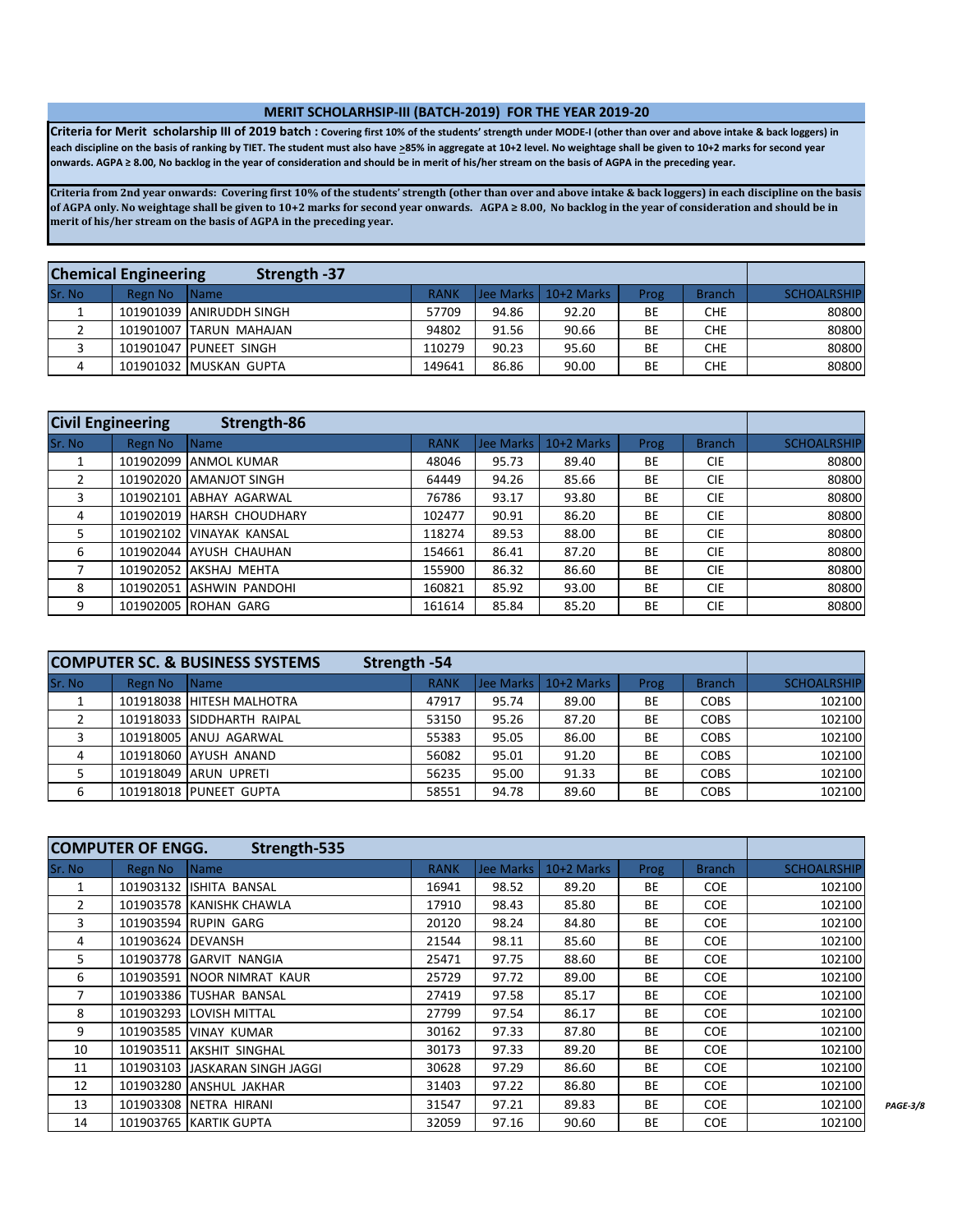| 15 |                    | 101903164 PREETINDER SINGH AHLUWALIA | 32683 | 97.10 | 94.20 | ВE | <b>COE</b> | 102100 |
|----|--------------------|--------------------------------------|-------|-------|-------|----|------------|--------|
| 16 |                    | 101903069 PARITOSH ARORA             | 32845 | 97.09 | 94.00 | ВE | COE        | 102100 |
| 17 |                    | 101903744 RUHI GOYAL                 | 33091 | 97.06 | 89.40 | ВE | <b>COE</b> | 102100 |
| 18 |                    | 101903784 ROUNAK TANEJA              | 33222 | 97.06 | 89.60 | ВE | <b>COE</b> | 102100 |
| 19 |                    | 101903407 TUSHAR CHUGH               | 33310 | 97.05 | 94.83 | ВE | COE        | 102100 |
| 20 |                    | 101903677 SIDDHARTH RAGHUVANSHI      | 33479 | 97.03 | 94.60 | ВE | COE        | 102100 |
| 21 |                    | 101903453 ARYAN SANDHU               | 34006 | 96.99 | 90.60 | ВE | <b>COE</b> | 102100 |
| 22 |                    | 101903014 ABHAY PARTAP SINGH         | 34424 | 96.95 | 91.00 | ВE | <b>COE</b> | 102100 |
| 23 |                    | 101903756 ABHINAV SINHA              | 34568 | 96.93 | 93.40 | ВE | <b>COE</b> | 102100 |
| 24 |                    | 101903302 DIVYANSH GOYAL             | 34650 | 96.93 | 93.60 | ВE | <b>COE</b> | 102100 |
| 25 |                    | 101903443   ABHISHEK SELACOTI        | 34823 | 96.92 | 92.60 | ВE | <b>COE</b> | 102100 |
| 26 |                    | 101903121 HARSHIT SAHANI             | 35274 | 96.87 | 85.40 | ВE | <b>COE</b> | 102100 |
| 27 |                    | 101903753 PIYUSH SACHDEVA            | 35656 | 96.84 | 90.40 | ВE | <b>COE</b> | 102100 |
| 28 | 101903576 ABHISHEK |                                      | 35786 | 96.82 | 89.80 | ВE | <b>COE</b> | 102100 |
| 29 |                    | 101903337 ABHINAV SINGH RATHORE      | 36003 | 96.81 | 89.20 | ВE | <b>COE</b> | 102100 |
| 30 |                    | 101903158 SAMAR DEOL                 | 36048 | 96.80 | 86.00 | ВE | <b>COE</b> | 102100 |
| 31 | 101903120 KASHISH  |                                      | 36182 | 96.80 | 90.80 | BE | <b>COE</b> | 102100 |
|    |                    |                                      |       |       |       |    |            |        |
| 32 | 101903125          | SHAURYA PRATAP SINGH BHADAURIA       | 36356 | 96.79 | 93.40 | ВE | <b>COE</b> | 102100 |
| 33 |                    | 101903627 HARSHIT GARG               | 36609 | 96.75 | 92.40 | ВE | <b>COE</b> | 102100 |
| 34 |                    | 101903360 AGANYA BAJAJ               | 36652 | 96.75 | 89.00 | BE | COE        | 102100 |
| 35 |                    | 101903397   SAMEER ALAM              | 36723 | 96.74 | 87.33 | ВE | <b>COE</b> | 102100 |
| 36 |                    | 101903411 ARINJAY SHUKLA             | 36815 | 96.74 | 93.80 | ВE | <b>COE</b> | 102100 |
| 37 |                    | 101903314 HARIKA JINDAL              | 36859 | 96.73 | 88.00 | BE | <b>COE</b> | 102100 |
| 38 |                    | 101903011 CHIRAYU PUROHIT            | 37031 | 96.72 | 89.60 | ВE | COE        | 102100 |
| 39 |                    | 101903653 SHIVANG MATHUR             | 37084 | 96.72 | 94.40 | ВE | <b>COE</b> | 102100 |
| 40 |                    | 101903658 ANVI CHOPRA                | 37116 | 96.72 | 90.60 | ВE | <b>COE</b> | 102100 |
| 41 |                    | 101903285 FALSHABAD SINGH            | 37176 | 96.71 | 92.00 | ВE | <b>COE</b> | 102100 |
| 42 |                    | 101903463 SHREYA CHHIKARA            | 37357 | 96.68 | 93.60 | BЕ | <b>COE</b> | 102100 |
| 43 |                    | 101903713 SHREYAS SHARMA             | 37378 | 96.68 | 88.20 | BE | <b>COE</b> | 102100 |
| 44 |                    | 101903428 NIDHI SHARMA               | 37813 | 96.65 | 91.40 | ВE | <b>COE</b> | 102100 |
| 45 |                    | 101903685 ABHAY KANSAL               | 37836 | 96.65 | 90.00 | ВE | <b>COE</b> | 102100 |
| 46 |                    | 101903588 DEEPANSH ARORA             | 38315 | 96.60 | 93.40 | ВE | <b>COE</b> | 102100 |
| 47 |                    | 101903684 ABHINAV GOYAL              | 38357 | 96.59 | 86.40 | ВE | <b>COE</b> | 102100 |
| 48 | 101903275 VAIBHAV  |                                      | 38394 | 96.59 | 86.80 | ВE | <b>COE</b> | 102100 |
| 49 |                    | 101903174 RAVJOT SINGH SANDHU        | 38431 | 96.59 | 87.40 | ВE | <b>COE</b> | 102100 |
| 50 |                    | 101903680 GAURANG AGRAWAL            | 38521 | 96.58 | 91.80 | ВE | COE        | 102100 |
| 51 |                    | 101903233 MEHAK NOOR SINGH           | 38567 | 96.58 | 93.00 | ВE | COE        | 102100 |
| 52 |                    | 101903558 PARTH GARG                 | 38773 | 96.56 | 87.33 | ВE | <b>COE</b> | 102100 |
| 53 |                    | 101903596 HARSHITA BANSAL            | 38973 | 96.55 | 86.00 | ВE | <b>COE</b> | 102100 |
| 54 | 101903452 PRIYA    |                                      | 39261 | 96.52 | 88.20 | BE | <b>COE</b> | 102100 |

|               |         | <b>COMPUTER ENGG., PATIALA CAMPUS</b> | Strength -130 |           |            |           |               |                    |
|---------------|---------|---------------------------------------|---------------|-----------|------------|-----------|---------------|--------------------|
| Sr. No        | Regn No | <b>Name</b>                           | <b>RANK</b>   | Jee Marks | 10+2 Marks | Prog      | <b>Branch</b> | <b>SCHOALRSHIP</b> |
| 1             |         | 101917015 MIHIR KUMAR ROY             | 19453         | 98.29     | 88.60      | <b>BE</b> | <b>COPC</b>   | 102100             |
| $\mathcal{P}$ |         | 101917162 PRANAV VOHRA                | 20578         | 98.20     | 89.00      | <b>BE</b> | <b>COPC</b>   | 102100             |
| 3             |         | 101917122 PALAK BAHL                  | 22978         | 97.97     | 89.20      | <b>BE</b> | <b>COPC</b>   | 102100             |
| 4             |         | 101917016 PAYAS JAIN                  | 26648         | 97.65     | 88.80      | <b>BE</b> | <b>COPC</b>   | 102100             |
| 5.            |         | 101917128 VERAIN SARDANA              | 27233         | 97.59     | 87.00      | <b>BE</b> | <b>COPC</b>   | 102100             |
| 6             |         | 101917111 GARV BAREJA                 | 27577         | 97.56     | 89.80      | <b>BE</b> | <b>COPC</b>   | 102100             |
|               |         | 101917152 RAHUL GOYAL                 | 30053         | 97.34     | 88.80      | BE        | <b>COPC</b>   | 102100             |
| 8             |         | 101917086 DHRUV GARG                  | 31383         | 97.22     | 86.40      | <b>BE</b> | <b>COPC</b>   | 102100             |
| 9             |         | 101917178 HIMANSHU GOYAL              | 31867         | 97.18     | 86.60      | <b>BE</b> | <b>COPC</b>   | 102100             |
| 10            |         | 101917112 KUSHAGRA RASTOGI            | 32060         | 97.16     | 94.20      | BE        | <b>COPC</b>   | 102100             |
| 11            |         | 101917155 HARSH ALREJA                | 32169         | 97.15     | 91.60      | BE        | <b>COPC</b>   | 102100             |
| 12            |         | 101917019 RISHIT BANSAL               | 32283         | 97.14     | 88.40      | BE        | <b>COPC</b>   | 102100             |
| 13            |         | 101917167 SIDHARTH MATHUR             | 32331         | 97.14     | 94.60      | BE        | <b>COPC</b>   | 102100             |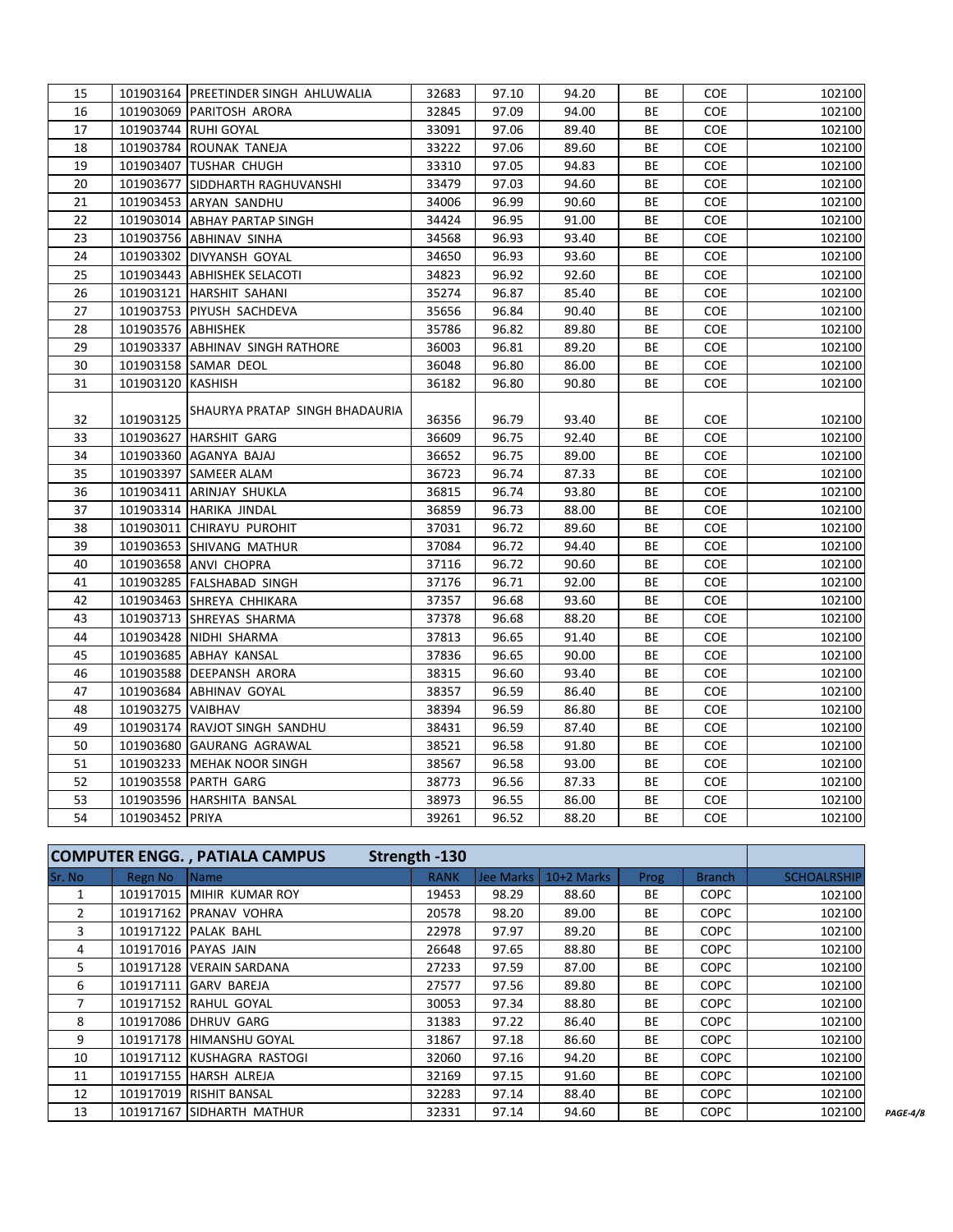|        | <b>COMPUSTER SCI. &amp; ENGG.</b> | Strength-88           |             |           |            |           |               |                    |
|--------|-----------------------------------|-----------------------|-------------|-----------|------------|-----------|---------------|--------------------|
| Sr. No | Regn No                           | <b>Name</b>           | <b>RANK</b> | Jee Marks | 10+2 Marks | Prog      | <b>Branch</b> | <b>SCHOALRSHIP</b> |
|        | 101916102                         | <b>PRABAL GAUTAM</b>  | 57581       | 94.86     | 87.60      | <b>BE</b> | <b>COSE</b>   | 102100             |
|        | 101916066                         | NANDAN VYAS           | 60053       | 94.65     | 87.00      | <b>BE</b> | <b>COSE</b>   | 102100             |
| 3      | 101916057                         | <b>TUSHAR CHANDNA</b> | 60241       | 94.63     | 89.40      | <b>BE</b> | <b>COSE</b>   | 102100             |
| 4      | 101916002                         | <b>LAKSH MITTAL</b>   | 60543       | 94.61     | 94.60      | <b>BE</b> | <b>COSE</b>   | 102100             |
| 5.     | 101916111                         | <b>ANIRUDH GOEL</b>   | 61310       | 94.54     | 89.40      | <b>BE</b> | COSE          | 102100             |
| 6      | 101916047                         | VATSAL NANDA          | 63797       | 94.32     | 93.40      | <b>BE</b> | <b>COSE</b>   | 102100             |
|        | 101916076                         | NAMAN KALSOTRA        | 66250       | 94.10     | 86.50      | <b>BE</b> | <b>COSE</b>   | 102100             |
| 8      | 101916073                         | <b>PARV GUPTA</b>     | 70504       | 93.73     | 87.80      | <b>BE</b> | <b>COSE</b>   | 102100             |
| 9      | 101916086                         | <b>SAMRIDHI GARG</b>  | 70939       | 93.67     | 92.60      | <b>BE</b> | <b>COSE</b>   | 102100             |

|        |                 | ELECTRONICS & COMMUNICATION ENGG. | Strength-129 |           |              |           |               |                    |
|--------|-----------------|-----------------------------------|--------------|-----------|--------------|-----------|---------------|--------------------|
| Sr. No | Regn No         | <i><b>Name</b></i>                | <b>RANK</b>  | Jee Marks | $10+2$ Marks | Prog      | <b>Branch</b> | <b>SCHOALRSHIP</b> |
|        | 101906001       | LADITYA SINGH                     | 33341        | 97.04     | 89.20        | BE        | <b>ECE</b>    | 94500              |
| 2      |                 | 101906027 HIMANSHI JAIN           | 35237        | 96.87     | 92.00        | BE        | <b>ECE</b>    | 94500              |
| 3      |                 | 101906163 AVIRAL BATRA            | 42583        | 96.21     | 93.20        | BE        | <b>ECE</b>    | 94500              |
| 4      |                 | 101906073 NANDANI BANSAL          | 52636        | 95.31     | 87.80        | BE        | <b>ECE</b>    | 94500              |
| 5      |                 | 101906153 ADITI SRIVASTAVA        | 55987        | 95.02     | 94.00        | <b>BE</b> | <b>ECE</b>    | 94500              |
| 6      | 101906156 AADYA |                                   | 56157        | 95.01     | 95.00        | BE        | <b>ECE</b>    | 94500              |
| 7      |                 | 101906101 SAI UTKARSH OPAL        | 57147        | 94.91     | 94.80        | <b>BE</b> | <b>ECE</b>    | 94500              |
| 8      |                 | 101906063 KUNAL BADGALI           | 58703        | 94.76     | 96.20        | <b>BE</b> | <b>ECE</b>    | 94500              |
| 9      |                 | 101906121 SHIVAM DUDEJA           | 59164        | 94.73     | 88.60        | <b>BE</b> | <b>ECE</b>    | 94500              |
| 10     |                 | 101906124 ADITYA NAIR             | 60002        | 94.66     | 89.00        | BE        | <b>ECE</b>    | 94500              |
| 11     |                 | 101906008 HARSH DUBEY             | 60134        | 94.65     | 86.83        | BE        | <b>ECE</b>    | 94500              |
| 12     |                 | 101906123 RAHUL SAXENA            | 61107        | 94.55     | 88.60        | BE        | <b>ECE</b>    | 94500              |
| 13     |                 | 101906047 DAKSH KRISHNA KHANNA    | 61712        | 94.50     | 85.80        | BE        | <b>ECE</b>    | 94500              |

|        |           | <b>ELECTRONIC (INSTRUMENTATION &amp; CONTROL)</b> | Strength-94 |                  |              |           |               |                    |
|--------|-----------|---------------------------------------------------|-------------|------------------|--------------|-----------|---------------|--------------------|
| Sr. No | Regn No   | Name                                              | <b>RANK</b> | <b>Jee Marks</b> | $10+2$ Marks | Prog      | <b>Branch</b> | <b>SCHOALRSHIP</b> |
|        | 101905064 | ARYA AGGARWAL                                     | 77773       | 93.08            | 92.00        | <b>BE</b> | EIC.          | 80800              |
|        | 101905117 | <b>VAMICA GARG</b>                                | 84946       | 92.45            | 91.00        | <b>BE</b> | EIC.          | 80800              |
| 3      | 101905132 | AYAN JAIN                                         | 88283       | 92.15            | 91.00        | <b>BE</b> | EIC           | 80800              |
| 4      | 101905125 | <b>SUTIRTHA ROY</b>                               | 95738       | 91.51            | 92.60        | <b>BE</b> | EIC.          | 80800              |
| 5.     | 101905056 | BHAVYA VERMA                                      | 103494      | 90.79            | 92.20        | <b>BE</b> | EIC.          | 80800              |
| 6      | 101905068 | NIKITA SHARMA                                     | 104918      | 90.71            | 90.40        | <b>BE</b> | EIC.          | 80800              |
|        | 101905031 | SAURABH KUMAR                                     | 108952      | 90.32            | 87.80        | <b>BE</b> | EIC.          | 80800              |
| 8      | 101905030 | <b>GURJEET SINGH DHILLON</b>                      | 128244      | 88.66            | 86.67        | <b>BE</b> | EIC.          | 80800              |
| 9      | 101905131 | YASH VERMA                                        | 133421      | 88.23            | 89.40        | <b>BE</b> | EIC.          | 80800              |
| 10     | 101905130 | <b>SATYARK SHARMA</b>                             | 133636      | 88.23            | 85.80        | <b>BE</b> | EIC.          | 80800              |

|               | <b>IELECTRICAL ENGG.</b> | Strength-127                       |             |           |            |           |               |                    |
|---------------|--------------------------|------------------------------------|-------------|-----------|------------|-----------|---------------|--------------------|
| <b>Sr. No</b> | Regn No                  | <b>Name</b>                        | <b>RANK</b> | Jee Marks | 10+2 Marks | Prog      | <b>Branch</b> | <b>SCHOALRSHIP</b> |
|               |                          | 101904176 PANKAJ VERMA             | 46823       | 95.84     | 93.20      | BE        | <b>ELE</b>    | 80800              |
|               |                          | 101904075 DIVYANSHU GOEL           | 60864       | 94.58     | 90.40      | <b>BE</b> | <b>ELE</b>    | 80800              |
| 3             |                          | 101904010 KSHITIJ SHUKLA           | 75644       | 93.28     | 89.50      | <b>BE</b> | <b>ELE</b>    | 80800              |
| 4             |                          | 101904099 SARTHAK PANDA            | 76425       | 93.19     | 88.40      | BE        | <b>ELE</b>    | 80800              |
| 5.            |                          | 101904076 DIPANSHU JINDAL          | 79178       | 92.96     | 89.00      | BE        | <b>ELE</b>    | 80800              |
| 6.            |                          | 101904158 DIVYANSH SHARMA          | 83868       | 92.55     | 89.80      | <b>BE</b> | <b>ELE</b>    | 80800              |
|               |                          | 101904071 IDEV PRATAP SINGH        | 86204       | 92.32     | 92.20      | BE        | <b>ELE</b>    | 80800              |
| 8             |                          | 101904166 ANANT JOSHI              | 86817       | 92.27     | 86.80      | BE        | <b>ELE</b>    | 80800              |
| 9             |                          | 101904087 RIYA SINGHAL             | 87269       | 92.23     | 89.60      | BE        | <b>ELE</b>    | 80800              |
| 10            |                          | 101904155 PRATHAMESH SAMAL         | 88965       | 92.07     | 89.80      | BE        | <b>ELE</b>    | 80800              |
| 11            |                          | 101904180 AJITESH KUMAR SRIVASTAVA | 91239       | 91.89     | 88.60      | BE        | <b>ELE</b>    | 80800              |
| 12            |                          | 101904080 TEJAS SHARMA             | 94217       | 91.62     | 85.40      | <b>BE</b> | <b>ELE</b>    | 80800              |
| 13            |                          | 101904088 AMRIT PARIJAT            | 95986       | 91.47     | 90.80      | BE        | <b>ELE</b>    | 80800              |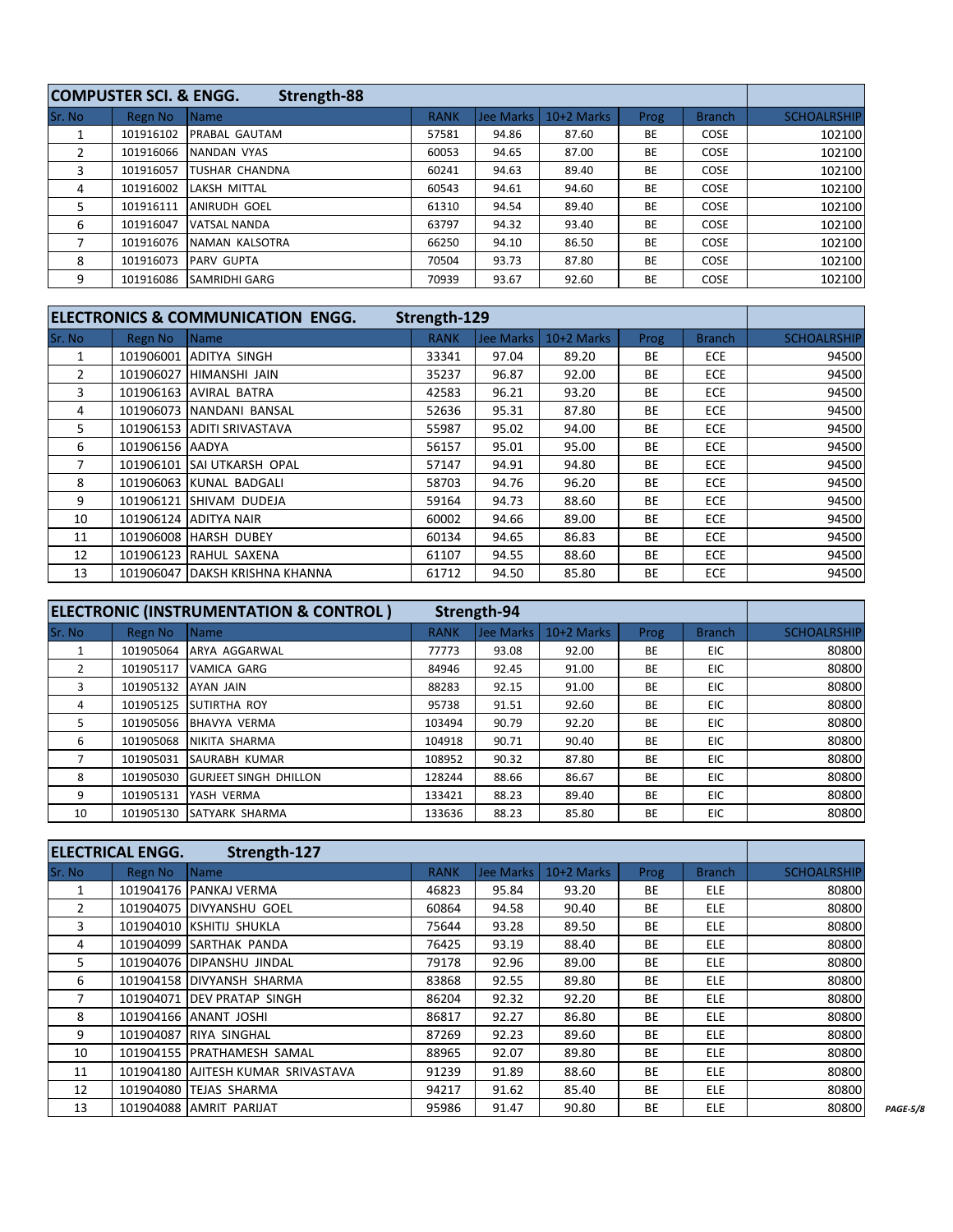|                |           | <b>ELECTRONICS &amp; COMPUTER ENGG.</b><br>Strength-165 |             |           |            |           |               |                    |
|----------------|-----------|---------------------------------------------------------|-------------|-----------|------------|-----------|---------------|--------------------|
| Sr. No         | Regn No   | Name                                                    | <b>RANK</b> | Jee Marks | 10+2 Marks | Prog      | <b>Branch</b> | <b>SCHOALRSHIP</b> |
| $\mathbf{1}$   | 101915213 | <b>DHRUV AGARWAL</b>                                    | 41824       | 96.29     | 88.80      | <b>BE</b> | <b>ENC</b>    | 94500              |
| $\overline{2}$ | 101915105 | <b>SAMRATH SINGH BHATIA</b>                             | 48885       | 95.66     | 88.20      | BE        | <b>ENC</b>    | 94500              |
| 3              | 101915086 | <b>IMANMEET KAUR</b>                                    | 51377       | 95.43     | 88.40      | BE        | <b>ENC</b>    | 94500              |
| 4              | 101915225 | <b>ITUSSHAR PARGAL</b>                                  | 52002       | 95.37     | 88.40      | BE        | <b>ENC</b>    | 94500              |
| 5.             |           | 101915164   DIVYANSHI SOMANI                            | 55947       | 95.02     | 94.60      | BE        | <b>ENC</b>    | 94500              |
| 6              | 101915107 | <b>ISHREYA GARG</b>                                     | 57878       | 94.84     | 91.00      | BE        | <b>ENC</b>    | 94500              |
| $\overline{7}$ | 101915177 | <b>IPARV VIRMANI</b>                                    | 58151       | 94.82     | 91.80      | <b>BE</b> | <b>ENC</b>    | 94500              |
| 8              |           | 101915006 ARINJAY PATHAK                                | 58241       | 94.82     | 88.17      | <b>BE</b> | <b>ENC</b>    | 94500              |
| 9              | 101915074 | HARSH MOHAN                                             | 58574       | 94.77     | 85.67      | BE        | <b>ENC</b>    | 94500              |
| 10             | 101915067 | RAHUL MISHRA                                            | 58674       | 94.76     | 92.00      | BE        | <b>ENC</b>    | 94500              |
| 11             |           | 101915081 ABHAY GOYAL                                   | 58752       | 94.76     | 89.80      | BE        | <b>ENC</b>    | 94500              |
| 12             |           | 101915186 PRANJAL PANDIT                                | 58882       | 94.76     | 94.20      | BE        | <b>ENC</b>    | 94500              |
| 13             |           | 101915176 AKSH AGGARWAL                                 | 58949       | 94.75     | 94.60      | BE        | <b>ENC</b>    | 94500              |
| 14             |           | 101915220 KARTIKAYE CHATURVEDI                          | 59459       | 94.70     | 85.00      | <b>BE</b> | <b>ENC</b>    | 94500              |
| 15             | 101915109 | VANSH GROVER                                            | 59546       | 94.70     | 91.60      | BE        | <b>ENC</b>    | 94500              |
| 16             |           | 101915028 AYUSH AGRAWAL                                 | 59614       | 94.69     | 90.80      | BE        | <b>ENC</b>    | 94500              |
| 17             |           | 101915060 KRITIK AJMANI                                 | 59973       | 94.66     | 88.20      | BE        | <b>ENC</b>    | 94500              |

| <b>IMECHATRONICS</b><br>Strength-50 |         |                              |             |       |                        |           |               |                    |
|-------------------------------------|---------|------------------------------|-------------|-------|------------------------|-----------|---------------|--------------------|
| Sr. No                              | Regn No | IName                        | <b>RANK</b> |       | Uee Marks   10+2 Marks | Prog      | <b>Branch</b> | <b>SCHOALRSHIP</b> |
|                                     |         | 101909018 MANJOT SINGH SURI  | 57495       | 94.87 | 95.20                  | ВE        | <b>MEC</b>    | 80800              |
|                                     |         | 101909059 AVI BANSAL         | 91219       | 91.89 | 91.00                  | BE        | <b>MEC</b>    | 80800              |
|                                     |         | 101909050 ARCHIT GUPTA       | 96353       | 91.44 | 89.80                  | ВE        | <b>MEC</b>    | 80800              |
| 4                                   |         | 101909014 AYUSH BHATTACHARYA | 113401      | 89.96 | 85.80                  | <b>BE</b> | <b>MEC</b>    | 80800              |
|                                     |         | 101909011 AYUSHMAN BEDI      | 117367      | 89.56 | 85.67                  | BE        | <b>MEC</b>    | 80800              |

|                | <b>MECHINAL ENGG.</b> | Strength-159                       |             |           |            |             |               |                    |
|----------------|-----------------------|------------------------------------|-------------|-----------|------------|-------------|---------------|--------------------|
| Sr. No         | Regn No               | <b>Name</b>                        | <b>RANK</b> | Jee Marks | 10+2 Marks | <b>Prog</b> | <b>Branch</b> | <b>SCHOALRSHIP</b> |
| 1              | 101908029             | IISHAAN SARKAR                     | 35667       | 96.84     | 92.80      | <b>BE</b>   | <b>MEE</b>    | 94500              |
| $\overline{2}$ | 101908123             | YASH AGARWAL                       | 44762       | 96.02     | 93.33      | <b>BE</b>   | <b>MEE</b>    | 94500              |
| 3              | 101908062             | IKARTIKEYA CHANDRA JOSHI           | 46720       | 95.84     | 93.20      | <b>BE</b>   | <b>MEE</b>    | 94500              |
| 4              | 101908129             | <b>NITIN SHARMA</b>                | 54079       | 95.18     | 91.00      | BE          | <b>MEE</b>    | 94500              |
| 5              |                       | 101908104 HARMANDEEP SINGH         | 58840       | 94.76     | 88.00      | <b>BE</b>   | <b>MEE</b>    | 94500              |
| 6              |                       | 101908158 HARMANDEEP SINGH         | 59877       | 94.66     | 93.40      | <b>BE</b>   | <b>MEE</b>    | 94500              |
| $\overline{7}$ |                       | 101908191 VIRAT SINGH              | 64788       | 94.24     | 87.80      | BE          | <b>MEE</b>    | 94500              |
| 8              |                       | 101908228 MIHIR BHISE              | 65580       | 94.17     | 88.67      | BE          | MEE           | 94500              |
| 9              |                       | 101908030 MANAN NEGI               | 66304       | 94.10     | 87.60      | BE          | <b>MEE</b>    | 94500              |
| 10             |                       | 101908028 VIKRAMJEET SINGH RATHORE | 70299       | 93.74     | 85.80      | BE          | <b>MEE</b>    | 94500              |
| 11             |                       | 101908132 ARYAN BANSAL             | 70509       | 93.73     | 89.00      | BE          | <b>MEE</b>    | 94500              |
| 12             |                       | 101908219 INAVEEN KUMAR YADAV      | 72245       | 93.57     | 90.17      | BE          | <b>MEE</b>    | 94500              |
| 13             | 101908053 AARUL VIJ   |                                    | 74902       | 93.32     | 85.40      | <b>BE</b>   | <b>MEE</b>    | 94500              |
| 14             |                       | 101908069 LAKSHYA KATYAL           | 76120       | 93.23     | 89.20      | BE          | MEE           | 94500              |
| 15             |                       | 101908181 YASH RAJPUROHIT          | 76687       | 93.18     | 88.40      | BE          | <b>MEE</b>    | 94500              |
| 16             |                       | 101908124 KRISHNA AGGARWAL         | 80149       | 92.86     | 85.67      | BE          | <b>MEE</b>    | 94500              |

| <b>MECHINAL ENGG. (PRODUCTION)</b><br>Strength-14 |         |                            |             |       |                        |           |               |                    |
|---------------------------------------------------|---------|----------------------------|-------------|-------|------------------------|-----------|---------------|--------------------|
| Sr. No                                            | Regn No | <b>IName</b>               | <b>RANK</b> |       | Uee Marks   10+2 Marks | Prog      | <b>Branch</b> | <b>SCHOALRSHIP</b> |
|                                                   |         | 101914020 AMAN JAIN        | 123292      | 89.09 | 94.00                  | BE        | MPE           | 80800              |
|                                                   |         | 101914014 SURYANSH KAUSHAL | 133032      | 88.26 | 88.60                  | <b>BE</b> | <b>MPE</b>    | 80800              |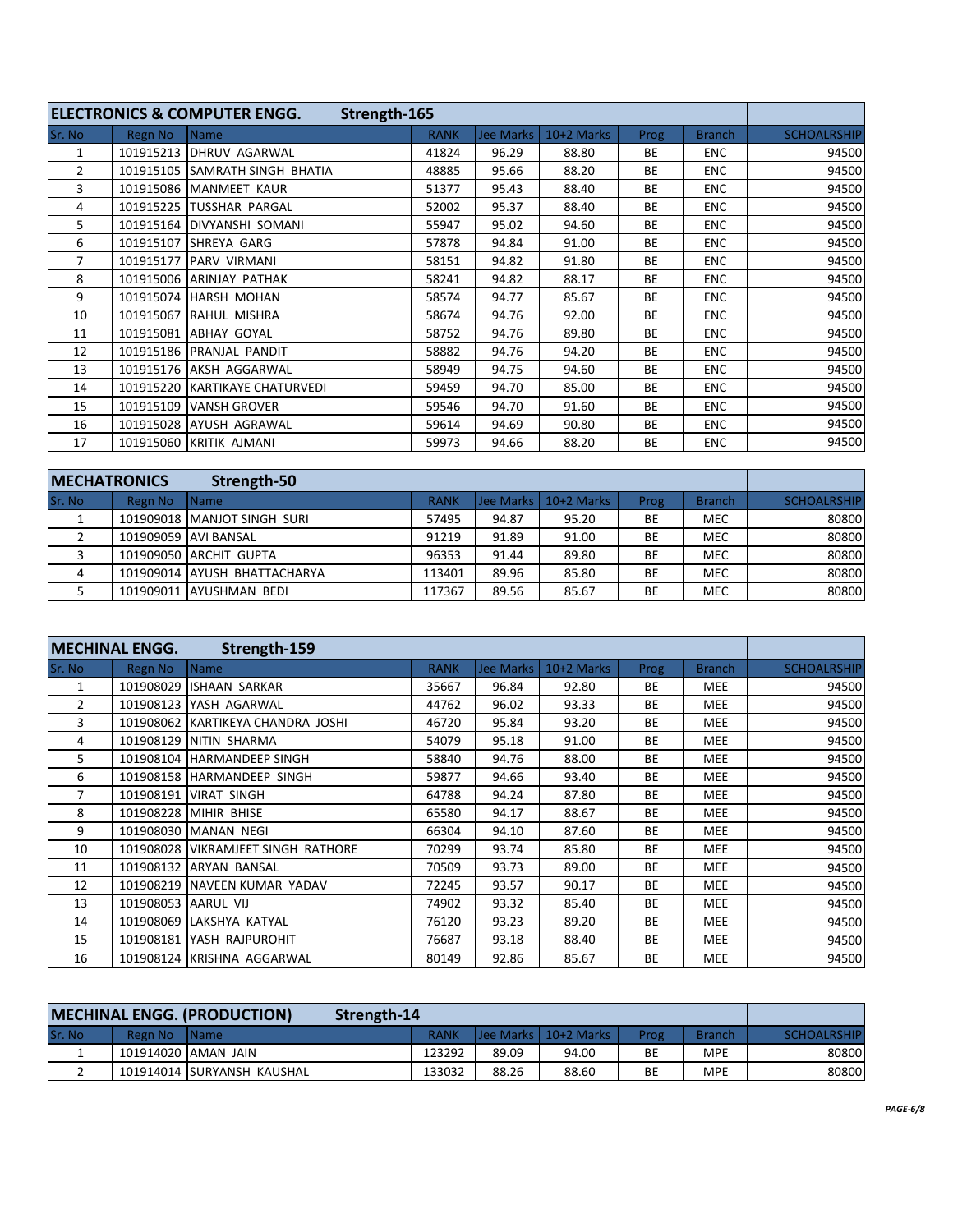| <b>BIOMEDICAL ENGG.</b><br>Strength-15 |                    |                         |             |       |                        |              |               |                    |
|----------------------------------------|--------------------|-------------------------|-------------|-------|------------------------|--------------|---------------|--------------------|
| lSr. No                                | Regn No            | <b>IName</b>            | <b>RANK</b> |       | Uee Marks   10+2 Marks | Prog         | <b>Branch</b> | <b>SCHOALRSHIP</b> |
|                                        | 701903021 SANCHITA |                         | 50505       | 96.40 | 92.4                   | <b>BTech</b> | BME           | 80800              |
|                                        |                    | 701903011 KRITI AGRAWAL | 108856      | 90.36 | 86                     | <b>BTech</b> | BME           | 80800              |

| <b>BE(MBA)-COE</b> |         | Strength-25                   |             |       |                        |              |               |                    |
|--------------------|---------|-------------------------------|-------------|-------|------------------------|--------------|---------------|--------------------|
| Sr. No             | Regn No | <b>Name</b>                   | <b>RANK</b> |       | Uee Marks   10+2 Marks | Prog         | <b>Branch</b> | <b>SCHOALRSHIP</b> |
|                    |         | 401903024 BHAVESH KADIAN      | 60283       | 94.63 | 93.80                  | <b>BEMBA</b> | <b>COE</b>    | 80800              |
|                    |         | 401903020 UDAY SINGH          | 68458       | 93.90 | 88.80                  | <b>BEMBA</b> | <b>COE</b>    | 80800              |
|                    |         | 401903023 KUNWAR PRATAP SINGH | 77902       | 93.07 | 90.00                  | <b>BEMBA</b> | <b>COE</b>    | 80800              |

| <b>BE(MBA)-ECE</b> |         | Strength-19             |             |       |                        |              |               |                    |
|--------------------|---------|-------------------------|-------------|-------|------------------------|--------------|---------------|--------------------|
| Sr. No             | Regn No | <b>IName</b>            | <b>RANK</b> |       | Uee Marks   10+2 Marks | Prog         | <b>Branch</b> | <b>SCHOALRSHIP</b> |
|                    |         | 401906028 KHUSHI GARG   | 101034      | 91.00 | 90.20                  | <b>BEMBA</b> | <b>ECE</b>    | 80800              |
|                    |         | 401906011 HARSHEEN KAUR | 105428      | 90.64 | 89.00                  | <b>BEMBA</b> | ECE           | 80800              |

| <b>BE(MBA)-MEE</b> |           | Strength-10          |             |       |                        |              |               |                    |
|--------------------|-----------|----------------------|-------------|-------|------------------------|--------------|---------------|--------------------|
| Sr. No             | Regn No   | l Name               | <b>RANK</b> |       | Uee Marks   10+2 Marks | Prog         | <b>Branch</b> | <b>SCHOALRSHIP</b> |
|                    | 401908007 | <b>ITANMAY GUPTA</b> | 162824      | 85.72 | 86.80                  | <b>BEMBA</b> | <b>MEE</b>    | 80800              |

### **MERIT SCHOLARHSIP-IV-B (BATCH-2019) FOR THE YEAR 2019-20**

**Criteria for Merit scholarship IV-B of 2019 batch : Aggregate Marks > 90% at 10+2 level (INCLUDING ALL SUBJECTS TAKEN WHETHER REGULAR OR ELECTIVES),Student of BTech (Biotecnology) on the basis of NEET score in the first year** 

**Criteria from 2nd year onwards: Minimum 8.50 CGPA in all the preceding semester(s) and should not have any backlog. The merit Scholarship IV-A & IV-B will be awarded to B.Tech (Biotechnology) on the basis of their AGPA scored in the year of consideration irrespective of marks obtained in 10+2.**

| <b>BIOTECHNOLOGY (IV-B)</b> |         |                         |        |       |                       |              |        |                    |
|-----------------------------|---------|-------------------------|--------|-------|-----------------------|--------------|--------|--------------------|
| <b>Sr. No</b>               | Regn No | l Name                  |        |       | Uee Marks L10+2 Marks | Prog-        | Branch | <b>SCHOALRSHIP</b> |
|                             |         | 701900038 MEHAK MIGLANI | 149344 | 89.39 | 91.8                  | <b>BTech</b> | ВT     | 80800              |

#### **MERIT SCHOLARHSIP-IV-C (BATCH-2019) FOR THE YEAR 2019-20**

**Criteria for Merit scholarship IV-C of 2019 batch : First 10 % of admitted students (other than over and above intake) in BTech. (Biotechnology) on the basis of ranking by TIET. The students must also have > 85% in aggregate at 10+2 level (INCLUDING ALL SUBJECTS TAKEN WHETHER REGULAR OR ELECTIVES)**

**Criteria from 2nd year onwards: Covering first 10% of the students' strength (other than over and above intake & back loggers) of B.Tech (Biotechnology) on the basis of AGPA only. No weightage shall be given to 10+2 marks for second year onwards. AGPA ≥ 8.00, No backlog in the year of consideration and should be in merit of his/her stream on the basis of AGPA in the preceding year.**

| <b>BIOTECHNOLOGY</b><br>Strength-30 |         |                            |             |       |                        |              |               |                    |
|-------------------------------------|---------|----------------------------|-------------|-------|------------------------|--------------|---------------|--------------------|
| Sr. No                              | Regn No | IName                      | <b>RANK</b> |       | Uee Marks   10+2 Marks | Prog         | <b>Branch</b> | <b>SCHOALRSHIP</b> |
|                                     |         | 701900031 AYAAN AHMED KHAN | 47354       | 96.62 | 87.6                   | <b>BTech</b> | <b>BT</b>     | 80800              |
|                                     |         | 701900012 SWANZAL AURORA   | 178543      | 87.32 | 92.2                   | <b>BTech</b> | <b>BT</b>     | 80800              |
|                                     |         | 701900005 SHREY JAIN       | 199987      | 82.76 | 92.5                   | <b>BTech</b> | <b>BT</b>     | 80800              |